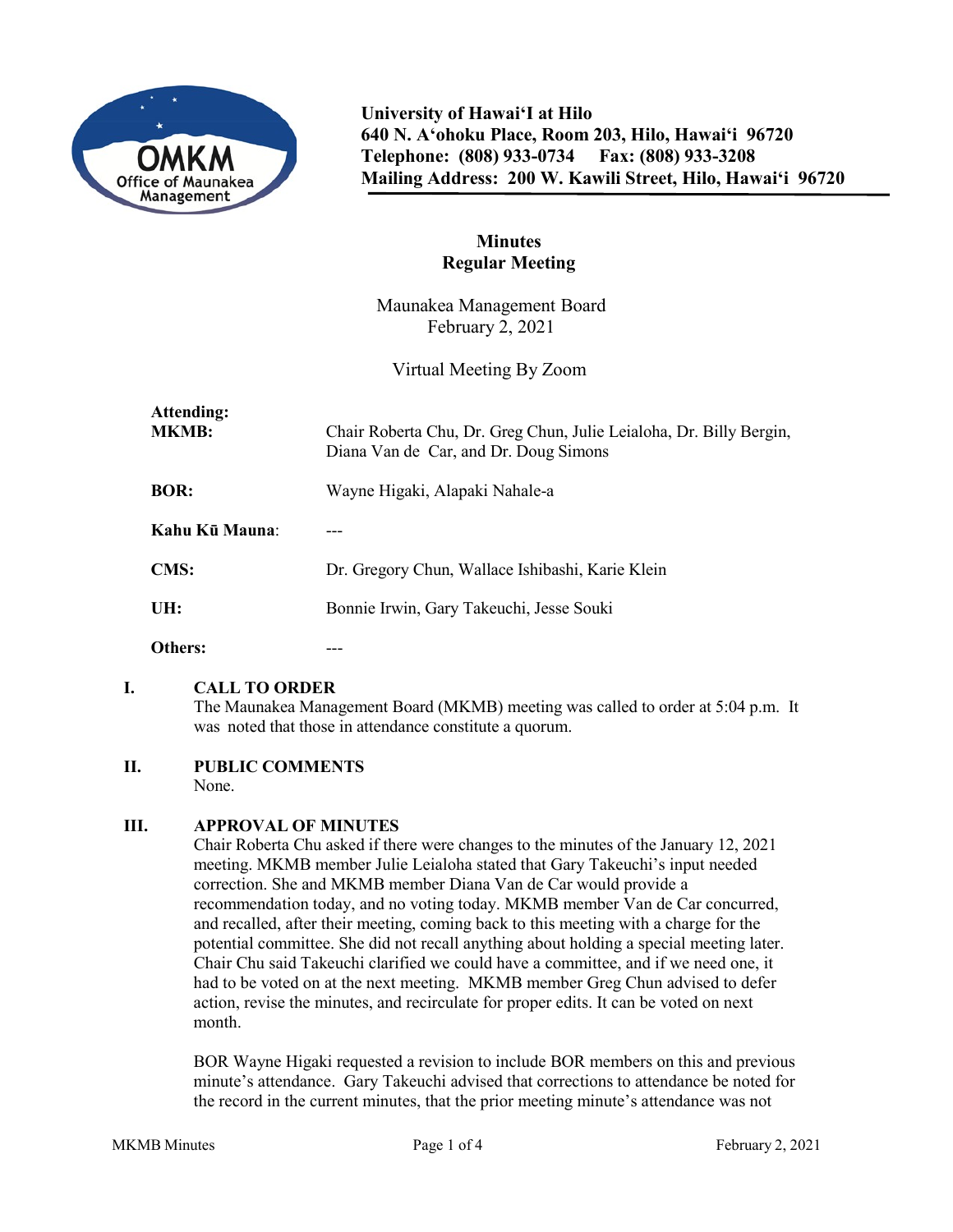complete. Chair Chu directed to amend the January 12 minutes for the community engagement discussion, and include in the February 2 minutes, a reflection that attendance of BOR may not have been properly reflected in prior minutes. The BOR has been present at all prior public meetings. MKMB member Chun concurred.

# **IV. KAHU KŪ MAUNA COUNCIL REPORT**

Chair Chu reported on behalf of Kahu Kū Mauna chairman Shane Palacat-Nelson, that the retreat this prior weekend was very productive. KKM is in the process of reviewing the Dawn Chang report, and will report back. They are interested in joint meetings with MKMB for the review of the Master Plan and other projects/plans.

# **V. EXECUTIVE DIRECTOR'S REPORT**

#### **A. Cesspool Conversion**

Executive Director Greg Chun reported that they are working on converting that last known cesspools on Maunakea to either closed or convert to other systems. Design is still ongoing for the maintenance shop and Dorm A cesspool. KKM requested changes to these, which are being evaluated now. There is no schedule for the proposed redesign. The other two are ready for review by MKMB.

### **B. Master Plan Update**

The consultants have continued the rounds of informal internal outreach. Meetings with stakeholders also continues, sometimes for a second time. Also meeting with commercial tours, and agencies. Outreach with elected officials are being scheduled.

### **C. Decommissioning**

A complete site decommissioning plan from Caltech Submillimeter Observatory (CSO) has been received and reviews by KKM (2/18/21) and MKMB (3/2/21) are being scheduled. The Environmental Committee reviewed it and had comments.

#### The Hōkū Keʻa Telescope

Site decommissioning plan is in draft form. Working on reviewing that and bring it to you in the next 60 days.

UH-Hilo's New Educational Teaching Telescope

Consultant are preparing to start their pre-consultation as part of their environmental assessment. They are also updating the community engagement contact list. No schedule for when the letter will go out.

# **D. New Agreements with Maunakea Observatories**

Discussions continue regarding new agreements with Maunakea observatories. A working group is creating a form agreement. Jesse Souki has been assisting on it. With the help of OGC, a template has been developed of what new agreements could look like. These new agreements are not the same as the current sub-lease agreements.

# **E. TMT**

Nothing to report, other than possible changes to the project structure.

#### **F. Independent Review of CMP (Comprehensive Management Plan)**

Executive Director Chun will be presenting the annual report to the DLNR at their virtual meeting on February 12, 2021. Dawn Chang will also be reporting that day. MKMB member Dr. Doug Simons requested a copy of Executive Director Chun's report. MKMB member Leilaloha asked if Dawn Chang also had a report posted. Executive Director Chun concurred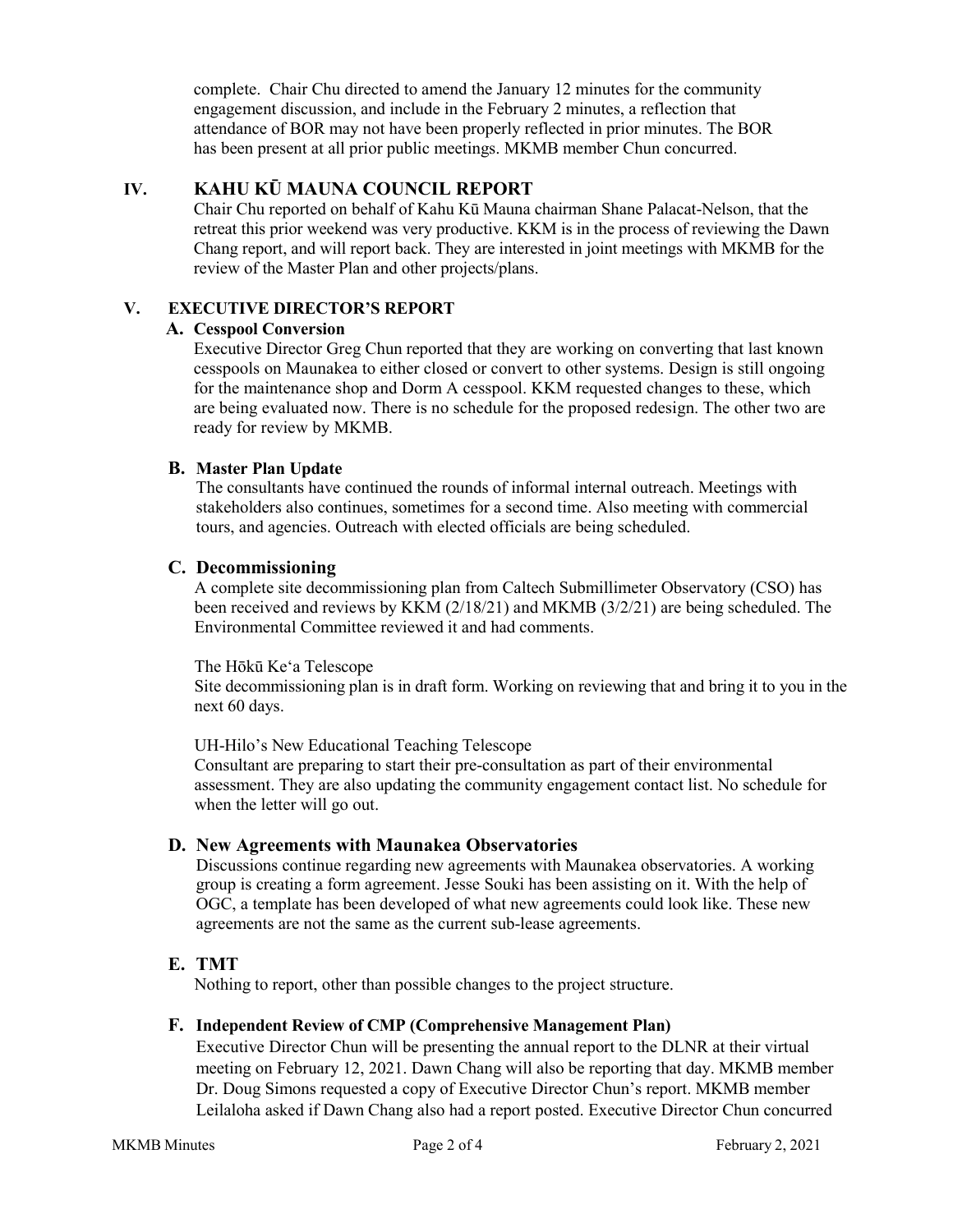to both.

### **G. Legislation**

Legislative bills have been tracked, mainly having to do with discussing the contested case process, ceded land issues, and funding for OHA. A bill of interest includes a CIP appropriation to help the University with the Hōkū Keʻa decommissioning.

### **H. Accidents on Maunakea**

Executive Director Chun reported that this past weekend a critical accident occurred during snow play. There is a plan to issue a public notice reminding people of the challenges and risks of going up to play in the snow.

# **VI. AGENDA ITEMS**

#### **A. Action Item: Review and approve of Guardians of the Ocean research activity, film request**

Executive Director Chun requested a deferral of this item. This is more of a research project, which requires EC/KKM/MKMB review and approval, as well as DLNR. There is no time deadline on the research project. Chair Chun agreed to defer this to a future meeting.

#### **B. Action Item: Motion to establish the Environmental Committee ("EC") as a subcommittee of the MKMB pursuant to the BOR approved restructuring of the University's Maunakea management functions**

Executive Director Chun provided an overview of the approved restructuring from 2020, and specifically the advisory groups. There is nothing in the CMP as to their role, other than for scientific studies commissioned by OMKM, and outreach. MKMB member Leialoha stated it is currently unclear for a formal committee, as well as what stipulations and committee selection processes would be. She went on to say a criteria needs to be set, along with a subset of rules, for the EC to be set up as a committee similar to KKM. MKMB member Simons felt a draft charter is needed, for more visibility. Executive Director Chun will work with the EC and set up a charter. Chair Chu requested the potential need for clarification of what areas of science will be on the committee. The concept is supported, and approval is deferred.

#### **C. Information and discussion: CMP Independent Evaluation including discussion on community outreach and engagement**

Chair Chu stated this would be the time for MKMB members Leialoha and Van de Car to share what they have learned with the group. Roles, responsibilities are to be discussed in Executive Session.

MKMB member Van de Car met and discussed the issues with MKMB member Leialoha and UH Bonnie Irwin. They felt the need of more background of what the history has been. After reviewing the CMP, they want to find out what was done in the past, to assist with how we might better communicate. Some criticisms in the report are in part, of misunderstandings of what happened in the past. We need to identify history. *(Update: CMS office has Hawaiian Cultural Committee records from 2001-2007)* Proposed charge language:

1. To consider whether a response should be made to the Ku'i Walu report, and if so, by whom?

2. To consider how community engagement regarding Maunakea by the Mauna Kea Management Office and the University may be improved.

3. To consider whether the CMP required Hawaiian Cultural Committee of the MKMB should be started or restored?